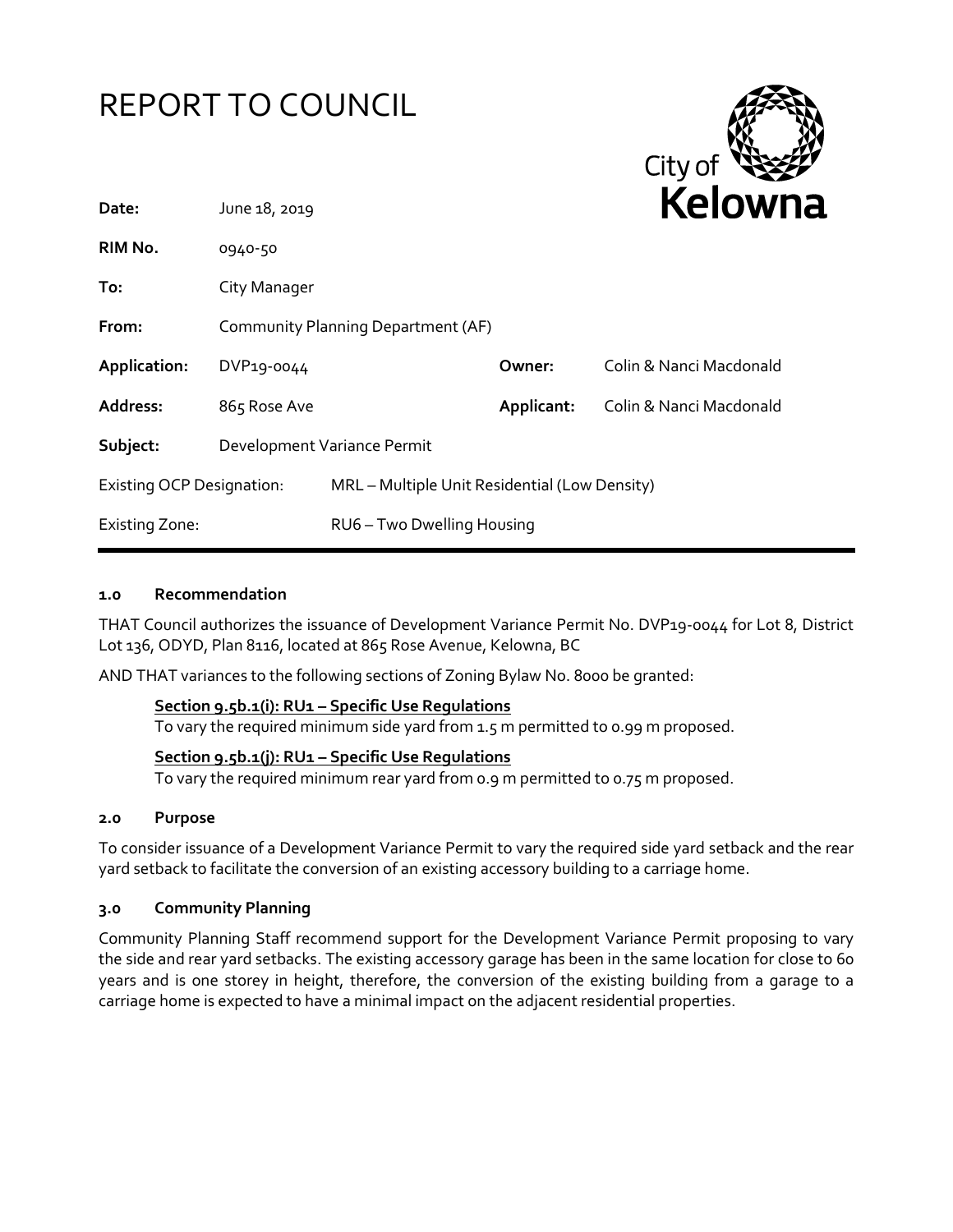## **4.0 Proposal**

# 4.1 Background

The subject property located at 865 Rose Avenue currently comprises an existing one storey single family dwelling with a one storey accessory garage located at the rear.

## 4.2 Project Description

The accessory garage located at the rear of the property and accessing off of the rear lane was originally constructed as an accessory garage in the 1950's. The applicant is proposing to convert the existing accessory garage into a  $56.11$  m<sup>2</sup> carriage home with a single vehicle garage. This development variance application is a result of a bylaw enforcement file which originated in July of 2017. The owner of the property has worked with staff to facilitate the required Development Variance Permit application to resolve any bylaw related issues on-site

## 4.3 Site Context.

The subject property is located in the South Pandosy City Sector near the intersection of Ethel Street and Rose Avenue, just northeast of Cameron Park. The surrounding neighbourhood consists largely of RU6 – Two Dwelling Housing and RU7 – Infill Housing properties with some RU1 – Large Lot Housing and RM1 – Four Dwelling Housing properties.

| <b>Orientation</b> | Zoning                      | <b>Land Use</b> |
|--------------------|-----------------------------|-----------------|
| North              | RU6 – Two Dwelling Housing  | Residential     |
| East               | RU6 – Two Dwelling Housing  | Residential     |
| South              | RU7 – Infill Housing        | Residential     |
| West               | RM1 – Four Dwelling Housing | Residential     |

Specifically, adjacent land uses are as follows: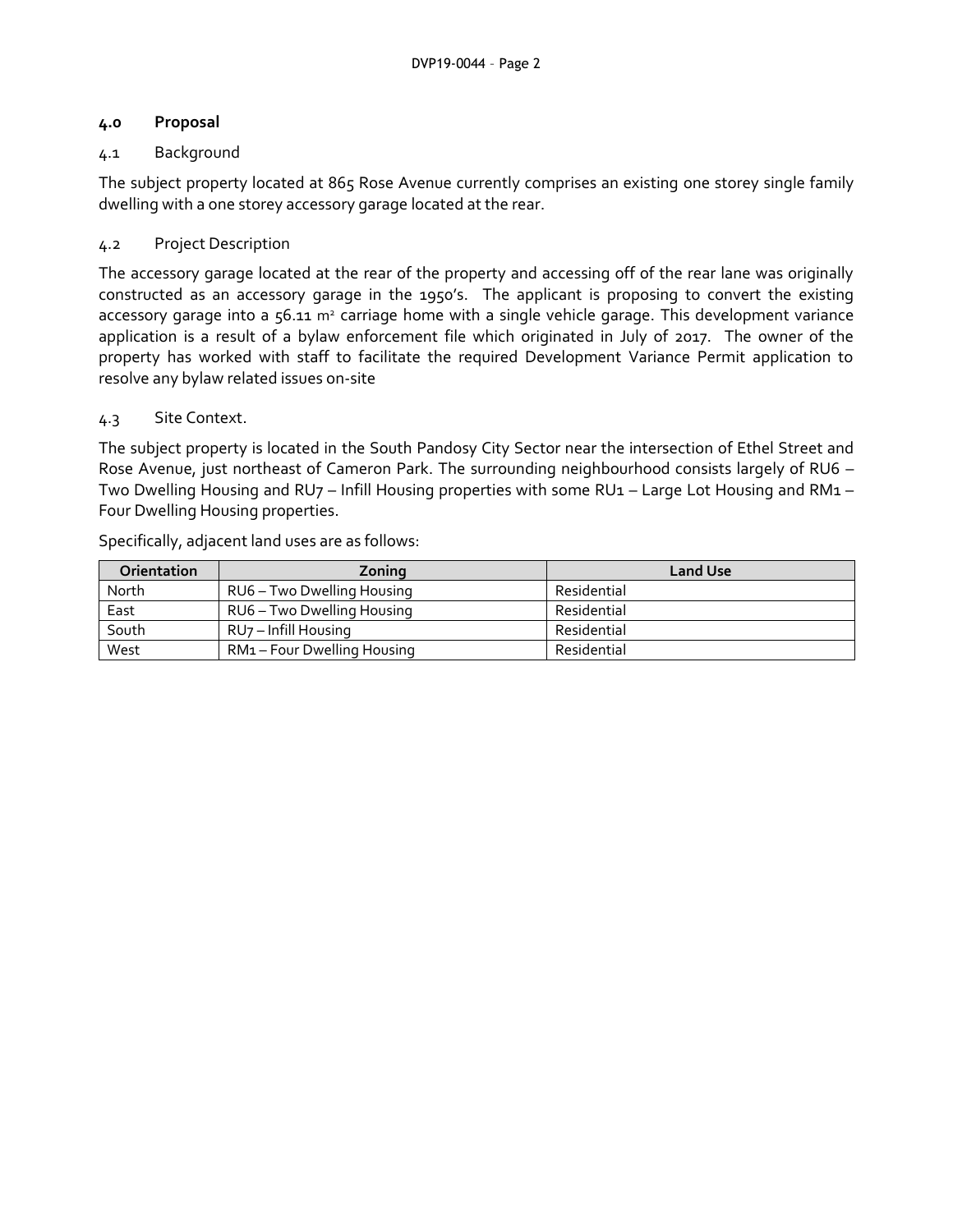

**Subject Property Map:** 865 Rose Avenue

## 4.3 **Zoning Analysis Table**

| <b>Zoning Analysis Table</b>                                 |                              |                                 |  |  |  |
|--------------------------------------------------------------|------------------------------|---------------------------------|--|--|--|
| <b>CRITERIA</b>                                              | <b>RU6 ZONE REQUIREMENTS</b> | <b>PROPOSAL</b>                 |  |  |  |
| Development Regulations                                      |                              |                                 |  |  |  |
| Side Yard (east)                                             | 1.5 m                        | $0.99 \, \text{m}$              |  |  |  |
| Rear Yard                                                    | 0.9 <sub>m</sub>             | $0.75 \, \text{m}$ <sup>2</sup> |  |  |  |
| <b>O</b> Indicates a requested variance to side yard setback |                              |                                 |  |  |  |
| <b>O</b> Indicates a requested variance to rear yard setback |                              |                                 |  |  |  |

#### **5.0 Current Development Policies**

5.1 Kelowna Official Community Plan (OCP)

## **Development Process**

**Compact Urban Form.**<sup>1</sup> Develop a compact urban form that maximizes the use of existing infrastructure and contributes to energy efficient settlement patterns. This will be done by increasing densities (approximately 75 - 100 people and/or jobs located within a 400 metre walking distance of transit stops is required to support the level of transit service) through development, conversion, and re-development within Urban Centres (see Map 5.3) in particular and existing areas as per the provisions of the Generalized Future Land Use Map 4.1.

**Carriage Houses & Accessory Apartments.**<sup>2</sup> Support carriage houses and accessory apartments through appropriate zoning regulations.

**<sup>.</sup>** <sup>1</sup> City of Kelowna Official Community Plan, Policy 5.3.2 (Development Process Chapter).

<sup>&</sup>lt;sup>2</sup> City of Kelowna Official Community Plan, Policy 5.22.12 (Development Process Chapter).